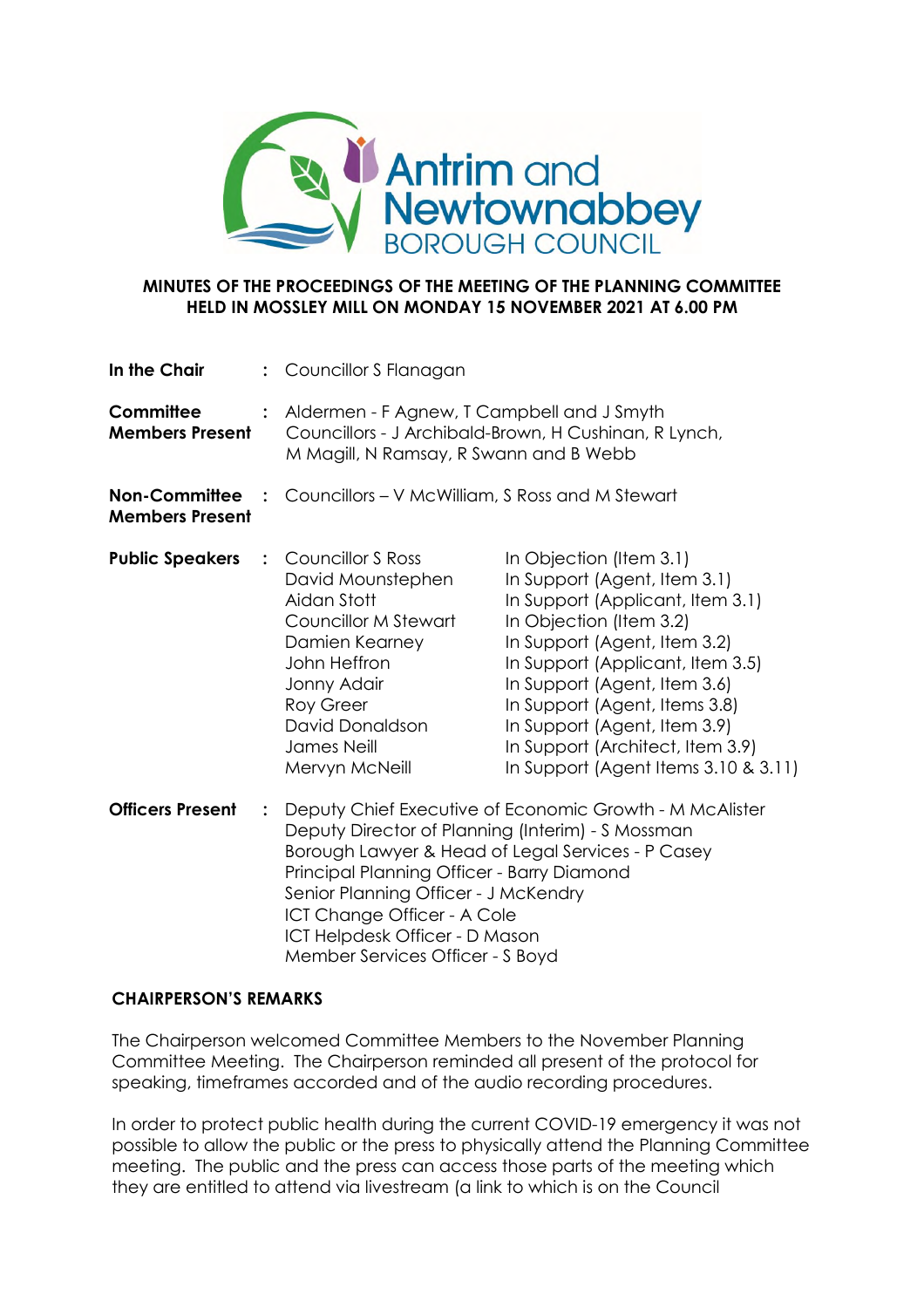website). The meeting minutes and audio recording will be published on the Council's website.

The Chairperson advised Members that Addendum reports relating to Item 3.8 and Site Visits had been circulated to Members in advance of the meeting along with an updated Speakers list with hard copies made available in the Chamber.

The Chairperson further advised Members that Items 3.3 and 3.4 had been withdrawn by the agent and Item 3.12 had been withdrawn by Officers.

The Borough Lawyer and Head of Legal Services reminded Members about a number of issues in relation to their role as Members of the Planning Committee and their obligations under the Code of Conduct.

## **1 APOLOGIES**

Alderman P Brett Chief Executive J Dixon

## **2 DECLARATIONS OF INTEREST**

None

## **PART ONE PLANNING APPLICATIONS**

## **ITEM 3.1 APPLICATION NO: LA03/2021/0596/F**

| <b>PROPOSAL:</b>  | Extension to existing park and ride facility (with associated<br>access road, pedestrian and cycle path, fencing, lighting and<br>CCTV), reconfiguration of existing park and ride layout (to<br>provide a total of 318 parking spaces), two cycle storage units,<br>landscaping, new access arrangements at The Glade and<br>widening of The Glade at junction with Carnmoney Road North<br>Newtownabbey |
|-------------------|-----------------------------------------------------------------------------------------------------------------------------------------------------------------------------------------------------------------------------------------------------------------------------------------------------------------------------------------------------------------------------------------------------------|
| SITE/LOCATION:    | Land 150m to the west of and including Mossley West Park and<br>Ride and the junction of The Glade and Carnmoney Road<br>North, Newtownabbey, BT36 5PE                                                                                                                                                                                                                                                    |
| <b>APPLICANT:</b> | Translink                                                                                                                                                                                                                                                                                                                                                                                                 |

Barry Diamond, Principal Planning Officer, introduced the Planning Report to the Committee and made a recommendation to grant planning permission.

The undernoted Elected Member and public speakers addressed the Committee and responded to enquiries from Members as requested –

| Councillor S Ross | In Objection           |
|-------------------|------------------------|
| David Mounstephen | In Support (Agent)     |
| Aidan Stott       | In Support (Applicant) |

Proposed by Alderman Campbell

Seconded by Councillor Lynch that planning permission be granted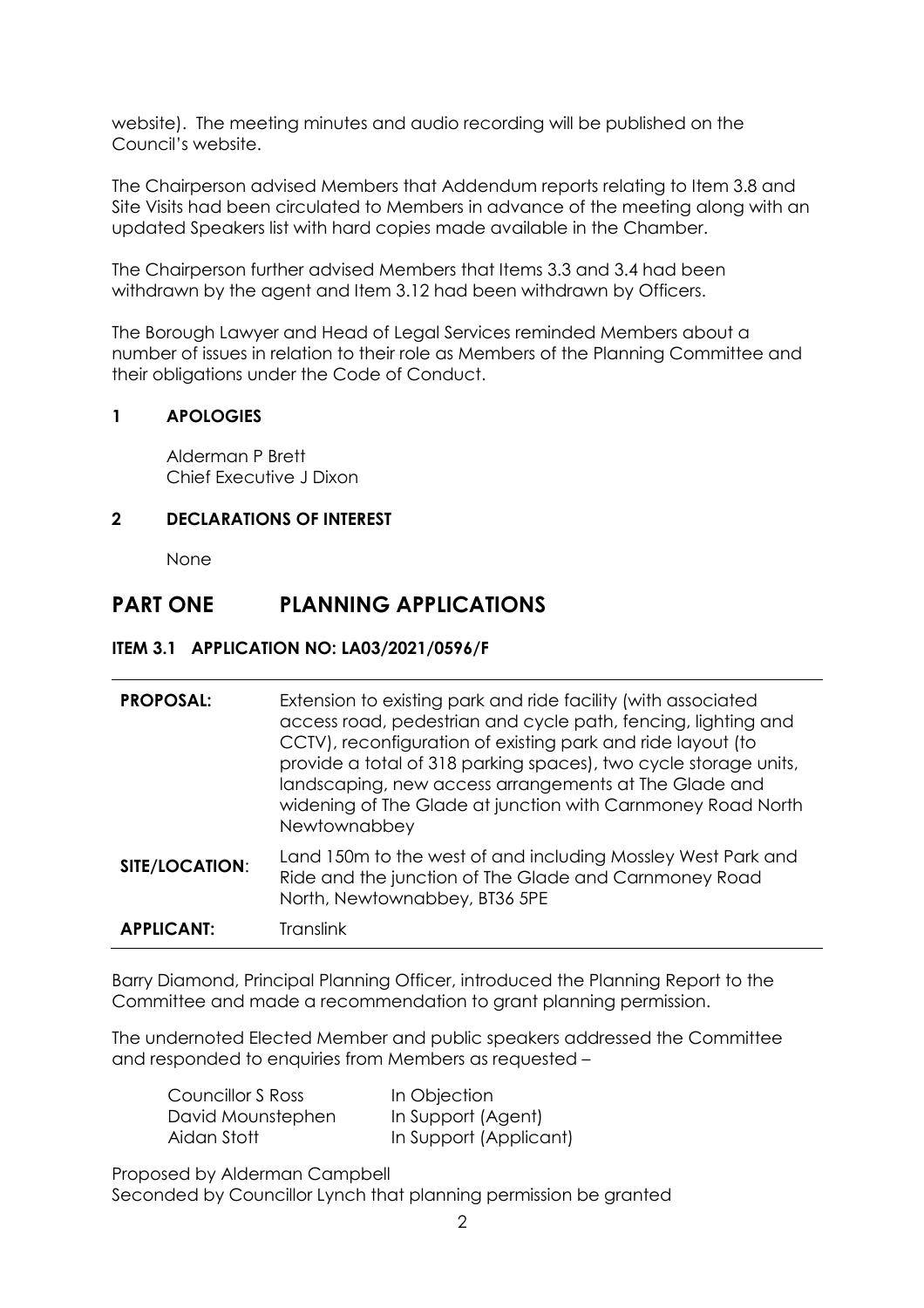on the proposal being put to the meeting 10 Members voted in favour, 0 against and 0 abstentions, it was unanimously agreed

## **that planning permission be granted for the application subject to the conditions set out in the Planning Report.**

*ACTION BY: Sharon Mossman, Deputy Director of Planning (Interim)*

#### **ITEM 3.2 APPLICATION NO: LA03/2021/0187/F**

| <b>PROPOSAL:</b>  | Retrospective application for car storage yard to provide<br>additional storage space |
|-------------------|---------------------------------------------------------------------------------------|
|                   | <b>SITE/LOCATION:</b> 19 Rashee Road, Ballyclare                                      |
| <b>APPLICANT:</b> | Trevor McMullan                                                                       |

Barry Diamond, Principal Planning Officer, introduced the Planning Report to the Committee and made a recommendation to refuse planning permission.

The undernoted Elected Member and public speaker addressed the Committee and responded to enquiries from Members as requested –

| Councillor M Stewart | In Objection      |
|----------------------|-------------------|
| Martine Kearney      | In Support(Agent) |

Proposed by Councillor Archibald-Brown

Seconded by Alderman Smyth that planning permission be refused and the issuance of the enforcement notice be expedited and brought back to Committee

on the proposal being put to the meeting 9 Members voted in favour, 1 against and 0 abstentions, it was agreed

#### **that planning permission be refused for the following reason:**

**1. The proposal is contrary to the Strategic Planning Policy Statement set out at paragraph 3.8 in that, if permitted, the development would cause demonstrable harm to interests of acknowledged importance which includes the local character, environmental quality of the area and the residential amenity of existing residents at No's 25, 27 and 29 Rashee Road.**

**and that the issuance of the enforcement notice be expedited and brought back to Committee.**

*ACTION BY: Sharon Mossman, Deputy Director of Planning (Interim)*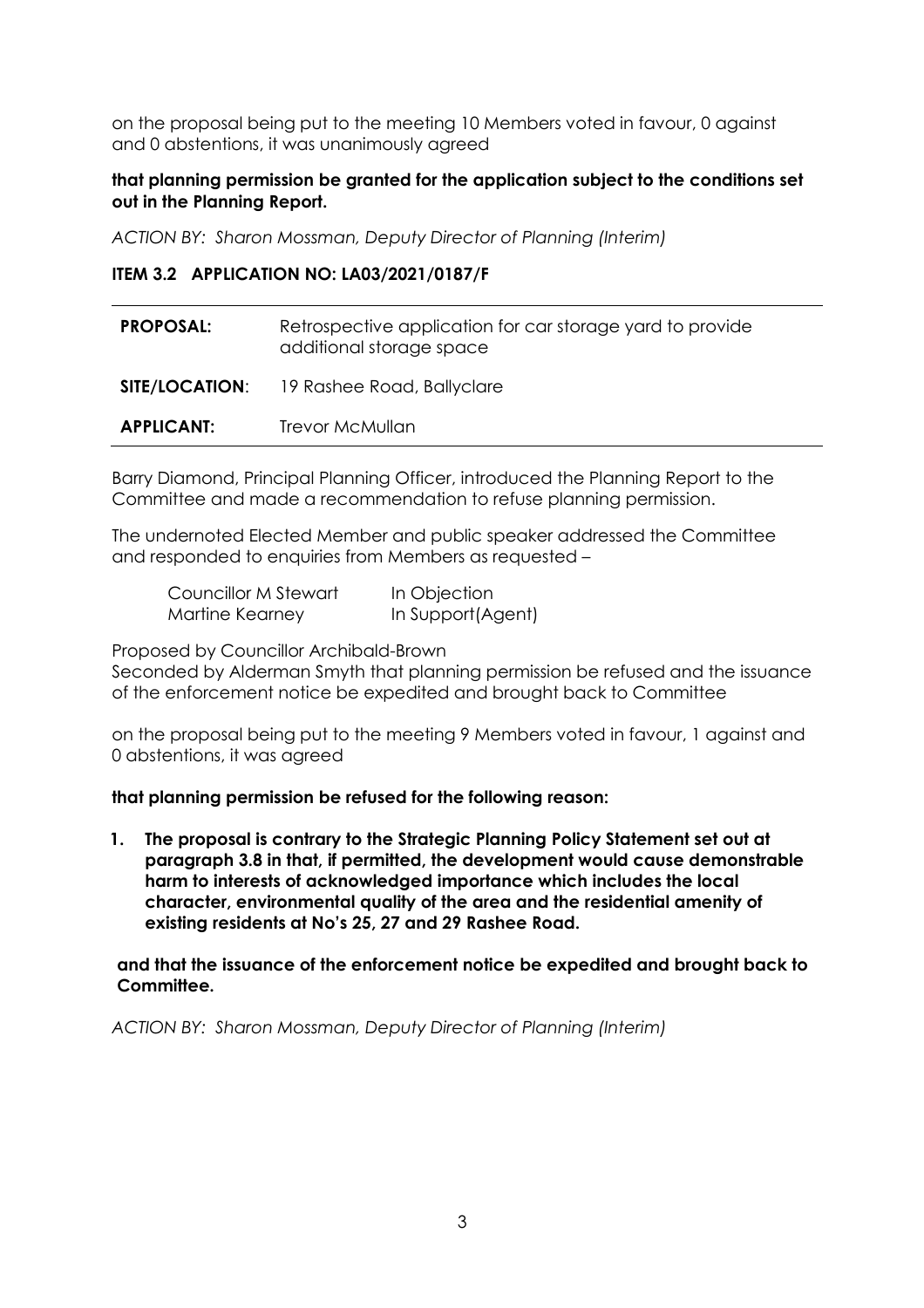## **ITEM 3.3 APPLICATION NO: LA03/2021/0781/O**

| <b>PROPOSAL:</b>  | 1 no. detached dwelling                                              |
|-------------------|----------------------------------------------------------------------|
| SITE/LOCATION:    | Land between Nos. 111 and 131 Seven Mile Straight Antrim BT41<br>4QT |
| <b>APPLICANT:</b> | Ms Rocha Lyttle                                                      |

*The Chairperson reminded Members that this application had been withdrawn by the agent.*

*ACTION BY: Sharon Mossman, Deputy Director of Planning (Interim)*

## **ITEM 3.4 APPLICATION NO: LA03/2021/0234/O**

| <b>PROPOSAL:</b>  | A single two storey detached dwelling with a separate garage            |
|-------------------|-------------------------------------------------------------------------|
|                   | <b>SITE/LOCATION:</b> Land adjoining 12a Laurel Lane, Belfast, BT14 8SQ |
| <b>APPLICANT:</b> | John McCallin                                                           |

*The Chairperson reminded Members that this application had been withdrawn by the agent.*

*ACTION BY: Sharon Mossman, Deputy Director of Planning (Interim)*

## **ITEM 3.5 APPLICATION NO: LA03/2021/0669/O**

| <b>PROPOSAL:</b>      | Site for 2no infill dwelling and garages                    |
|-----------------------|-------------------------------------------------------------|
| <b>SITE/LOCATION:</b> | Approx. 30m S of 89 Magheralane Road, Randalstown, BT41 2PA |
| <b>APPLICANT:</b>     | Mr John Heffron                                             |

Barry Diamond, Principal Planning Officer, introduced the Planning Report to the Committee and made a recommendation to refuse outline planning permission.

The undernoted and public speaker addressed the Committee and responded to enquiries from Members as requested –

John Heffron In Support (Applicant)

Proposed by Alderman Campbell Seconded by Councillor Magill that outline planning permission be refused

on the proposal being put to the meeting 10 Members voted in favour, 0 against and 0 abstentions, it was unanimously agreed

## **that outline planning permission be refused for the following reasons:**

**1. The proposal is contrary to the policy provisions of the Strategic Planning Policy Statement and Policy CTY1 of PPS 21, Sustainable Development in the**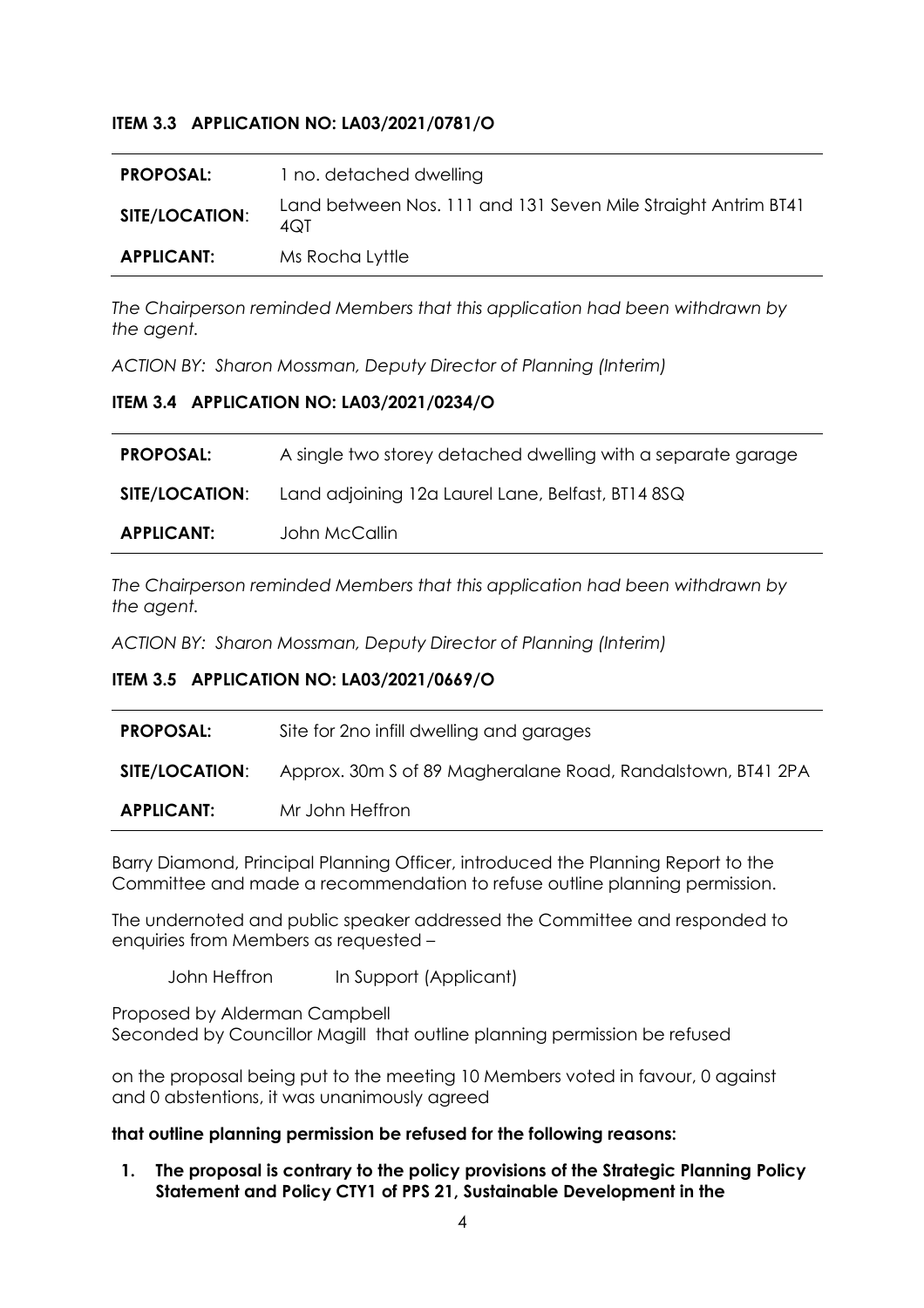**Countryside, in that there are no overriding reasons why this development is essential in this rural location and could not be located within a settlement.**

- **2. The proposal is contrary to the policy provisions contained in the Strategic Planning Policy Statement and fails to meet with the provisions for an infill dwelling in accordance with Policy CTY 8 of Planning Policy Statement 21, Sustainable Development in the Countryside, in that the application site is not within an otherwise substantial and continuously built up frontage that includes a line of 3 or more buildings.**
- **3. The proposal is contrary to the policy provisions of the Strategic Planning Policy Statement and Policy CTY2a of PPS 21, Sustainable Development in the Countryside, in that the cluster is not made up of at least four buildings, three of which must be dwellings, the cluster does not appear as a visual entity in the landscape and it is not bund on at least two sides by other development in the cluster.**
- **4. The proposal is contrary to the provisions contained in the Strategic Planning Policy Statement and Policies CTY 8 and 14 of Planning Policy Statement 21, Sustainable Development in the Countryside, in that the building would, if permitted, result in ribbon development resulting in a suburban style build up dwellings and not respect the existing pattern of development.**

*ACTION BY: Sharon Mossman, Deputy Director of Planning (Interim)*

#### **ITEM 3.6 APPLICATION NO: LA03/2021/0387/F**

| <b>PROPOSAL:</b>      | Change of use to car electrics workshop utilising farm buildings. |
|-----------------------|-------------------------------------------------------------------|
| <b>SITE/LOCATION:</b> | 50 Ballylagan Road, Ballyclare BT39 9QR                           |
| <b>APPLICANT:</b>     | Noel McAlister                                                    |

Barry Diamond, Principal Planning Officer, introduced the Planning Report to the Committee and made a recommendation to refuse planning permission.

The undernoted public speaker addressed the Committee and responded to enquiries from Members as requested –

Jonny Adair In Support (Agent)

Proposed by Alderman Campbell Seconded by Alderman Smyth that planning permission be refused

on the proposal being put to the meeting 10 Members voted in favour, 0 against and 0 abstentions, it was unanimously agreed

#### **that planning permission be refused for the following reasons:**

**1. The proposal is contrary to the policy provisions contained in the Strategic Planning Policy Statement and Policy CTY 1 of Planning Policy Statement 21, Sustainable Development in the Countryside, in that there are no overriding reasons why this development is essential in this rural location and could not be located within a settlement.**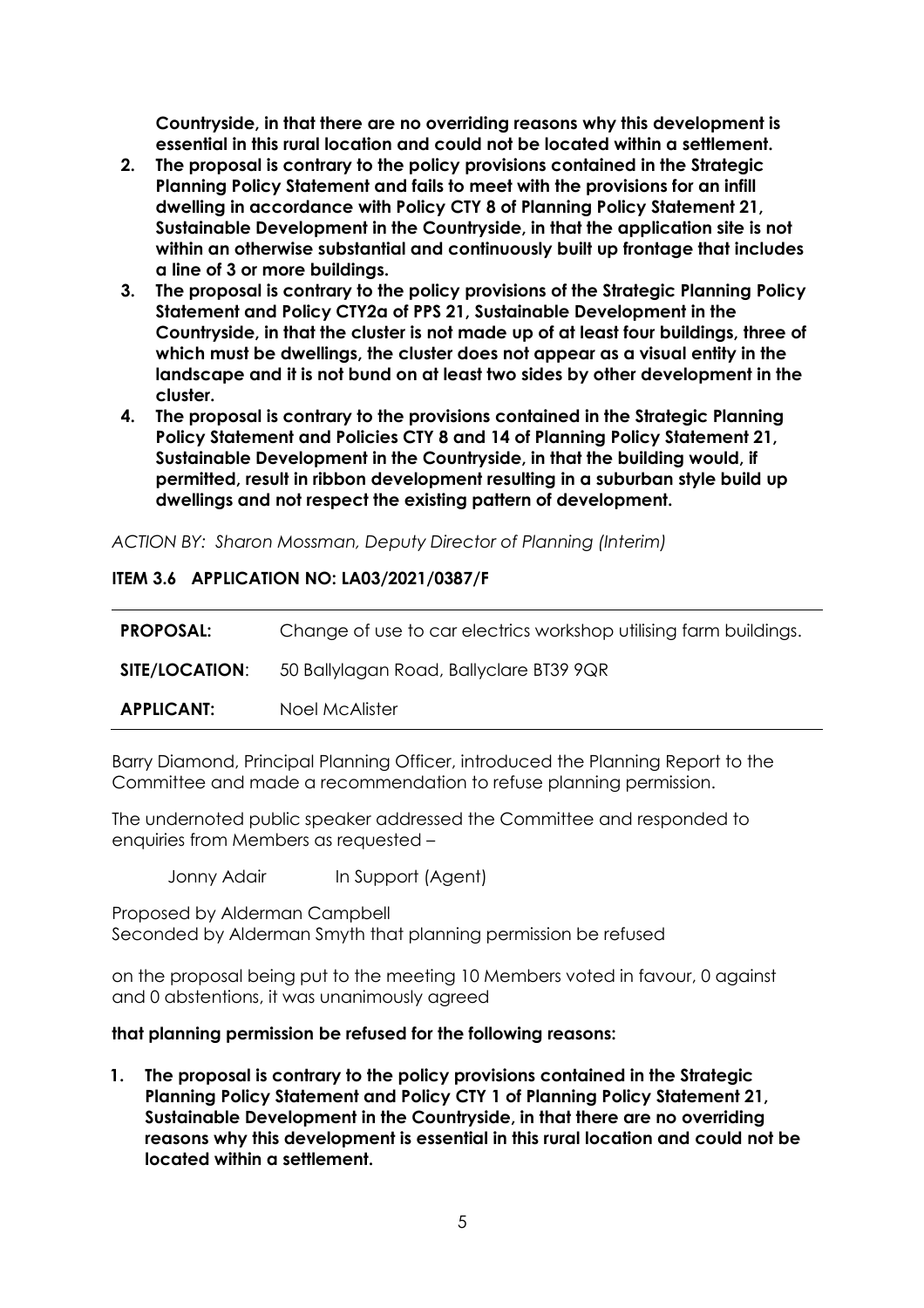**2. The proposal is contrary to Paragraph 6.73 of the SPPS and Policy CTY 11 of Planning Policy Statement 21 Sustainable Development in the Countryside in that the proposed farm diversification business would not be run in conjunction with the agricultural operations on the farm.**

*ACTION BY: Sharon Mossman, Deputy Director of Planning (Interim)*

*Alderman Campbell left the meeting.*

## **ITEM 3.7 APPLICATION NO: LA03/2021/0651/O**

| <b>PROPOSAL:</b>  | Site for single storey dwelling                                              |
|-------------------|------------------------------------------------------------------------------|
| SITE/LOCATION:    | Approximately 25m south east of 44A Drumsough Road,<br>Randalstown, BT41 2NW |
| <b>APPLICANT:</b> | Chris Craig                                                                  |

Johanne McKendry, Senior Planning Officer, introduced the Planning Report to the Committee and made a recommendation to refuse outline planning permission.

There were no public speakers to address this item.

Proposed by Alderman Smyth Seconded by Councillor Archibald-Brown that outline planning permission be refused

on the proposal being put to the meeting 9 Members voted in favour, 0 against and 0 abstentions, it was unanimously agreed

**that outline planning permission be refused for the following reasons:**

- **1. The proposal is contrary to the provisions contained in the Strategic Planning Policy Statement and Policy CTY1 of Planning Policy Statement 21, Sustainable Development in the Countryside, in that there are no overriding reasons why this development is essential in this rural location and could not be located within a settlement.**
- **2. The proposal is contrary to the provisions contained in the Strategic Planning Policy Statement and Policy CTY2a of Planning Policy Statement 21, Sustainable Development in the Countryside, as the development cannot be absorbed into the existing cluster through rounding off and consolidation and will intrude into the open countryside.**
- **3. The proposal is contrary to the provisions of the Strategic Planning Policy Statement in that it has not been demonstrated that the proposed dwelling will not experience a detrimental impact on the amenity of the future occupants, by way of noise associated with the adjacent Riding Centre.**

#### *ACTION BY: Sharon Mossman, Deputy Director of Planning (Interim)*

*Councillor Magill left and returned to the Chamber during the following Item and was therefore unable to vote.*

*Councillor Webb joined the meeting during the following Item and was therefore unable to vote.*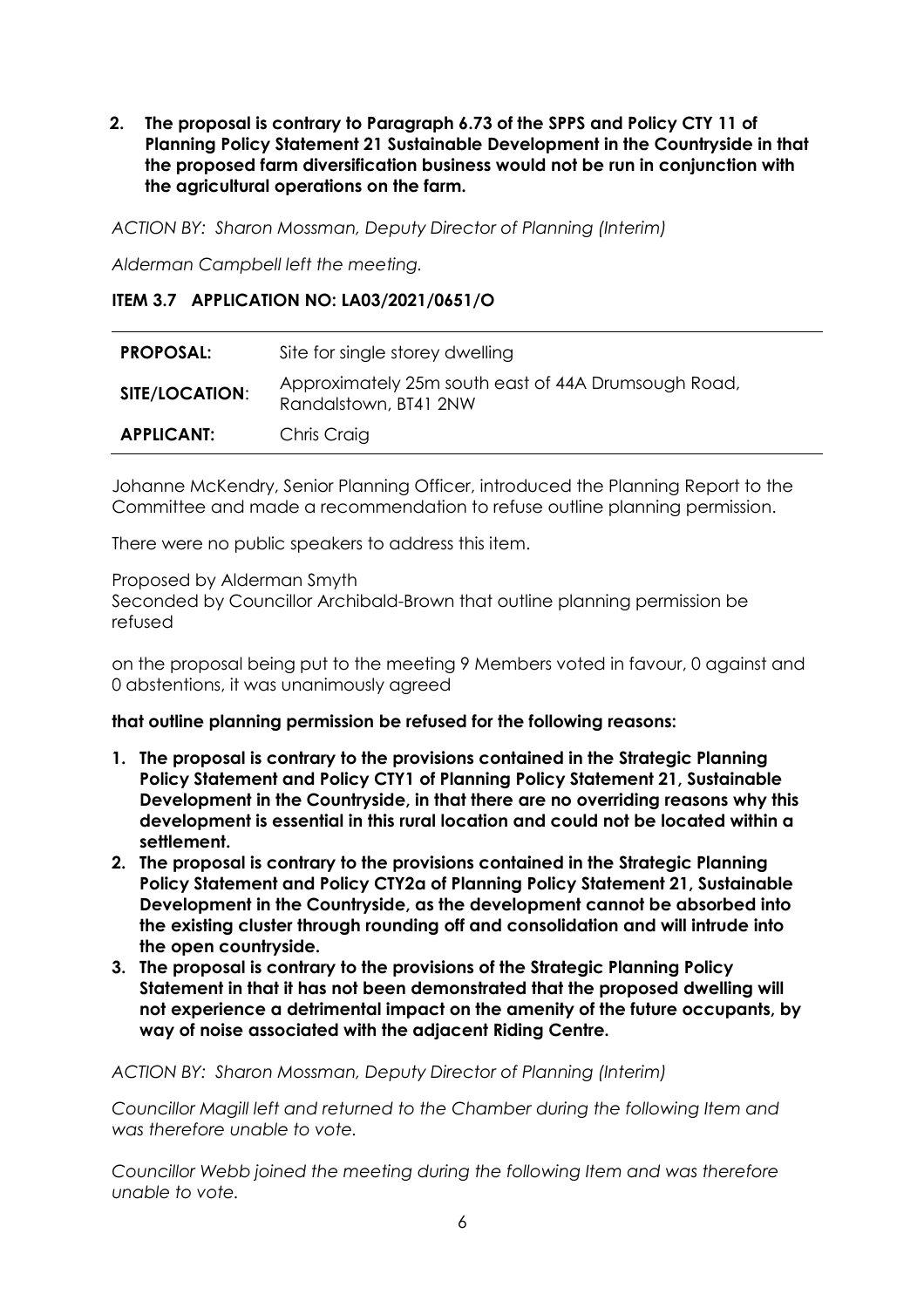## **ITEM 3.8 APPLICATION NO: LA03/2021/0729/O**

| <b>PROPOSAL:</b>      | Manager's dwelling for existing allotments |
|-----------------------|--------------------------------------------|
| <b>SITE/LOCATION:</b> | 100m NE of 3 Lisglass Road, Ballyclare     |
| <b>APPLICANT:</b>     | Mr & Mrs I McFall                          |

Johanne McKendry, Senior Planning Officer, introduced the Planning Report and associated addendum report to the Committee and made a recommendation to refuse outline planning permission.

The undernoted public speaker addressed the Committee and responded to enquiries from Members as requested –

Roy Greer In Support (Agent)

Proposed by Alderman Smyth

Seconded by Councillor Flanagan that outline planning permission be refused

on the proposal being put to the meeting 8 Members voted in favour, 0 against and 0 abstentions, it was unanimously agreed

#### **that outline planning permission be refused for the following reason:**

**1. The proposal is contrary to the policy provisions of the Strategic Planning Policy statement and Policies CTY1 and CTY7 of Planning Policy Statement 21, Sustainable Development in the Countryside and does not merit being considered as an exceptional case in that it has not been demonstrated that there is a site specific need for the proposed dwelling that makes it essential for an employee to live at the site of their work; and that the site is not located beside, or within, the boundaries of the business enterprise and does not integrate with the buildings on the site.**

*ACTION BY: Sharon Mossman, Deputy Director of Planning (Interim)*

*Councillors Archibald-Brown and Lynch left and returned to the Chamber during the following Item and were therefore unable to vote.*

#### **ITEM 3.9 APPLICATION NO: LA03/2020/0792/O**

| <b>PROPOSAL:</b>  | Site for a two-storey dwelling                                   |
|-------------------|------------------------------------------------------------------|
|                   | <b>SITE/LOCATION:</b> 50m east of 168 Ballycorr Road, Ballyclare |
| <b>APPLICANT:</b> | Mr & Mrs Hamilton                                                |

Johanne McKendry, Senior Planning Officer, introduced the Planning Report to the Committee and made a recommendation to refuse outline planning permission.

The undernoted public speakers addressed the Committee and responded to enquiries from Members as requested –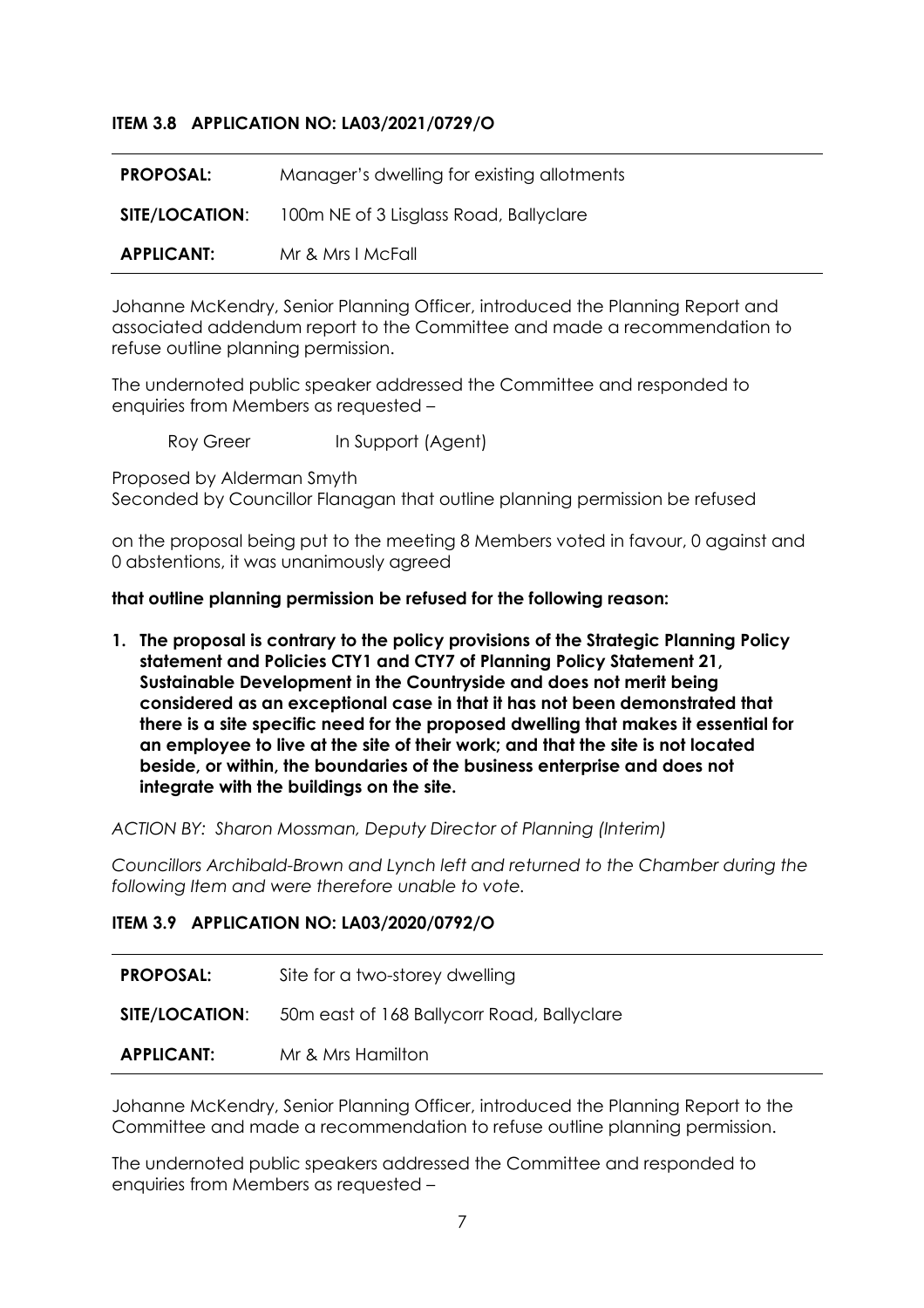David Donaldson In Support (Agent) James Neill in Support (Architect)

Proposed by Alderman Smyth

Seconded by Councillor Magill that outline planning permission be refused

on the proposal being put to the meeting 6 Members voted in favour, 2 against and 0 abstentions, it was agreed

**that outline planning permission be refused for the following reasons:**

- **1. The proposal is contrary to the policy provisions contained in the Strategic Planning Policy Statement and Policy CTY 1 of Planning Policy Statement 21, Sustainable Development in the Countryside, in that there are no overriding reasons why this development is essential in this rural location and could not be located within a settlement.**
- **2. The proposal is contrary to the policy provisions of the Strategic Planning Policy Statement and Policy CTY 2a of Planning Policy Statement 21, Sustainable Development in the Countryside, in that it fails to meet with the provisions for a new dwelling in an existing cluster as it would intrude into the open countryside.**

*ACTION BY: Sharon Mossman, Deputy Director of Planning (Interim)*

## **ITEM 3.10 APPLICATION NO: LA03/2021/0679/O**

| <b>PROPOSAL:</b>      | Proposed infill dwelling and garage                      |
|-----------------------|----------------------------------------------------------|
| <b>SITE/LOCATION:</b> | 30m West of Rashee Cemetery, Springvale Road, Ballyclare |
| <b>APPLICANT:</b>     | Mr William Patterson                                     |

Johanne McKendry, Senior Planning Officer, introduced the Planning Report to the Committee and made a recommendation to refuse outline planning permission.

The undernoted Elected Member(s) and public speaker(s) addressed the Committee and responded to enquiries from Members as requested –

Mervyn McNeill In Support (Agent)

Proposed by Councillor Ramsay Seconded by Alderman Agnew that outline planning permission be refused

on the proposal being put to the meeting 10 Members voted in favour, 0 against and 0 abstentions, it was unanimously agreed

## **that outline planning permission be refused for the following reason:**

**1. The proposal is contrary to the policy provisions of the Strategic Planning Policy and Policy CTY 13 of Planning Policy Statement 21, Sustainable Development in the Countryside, in that the proposed site lacks long established natural boundaries and is unable to provide a suitable degree of enclosure for the building to integrate into the landscape.**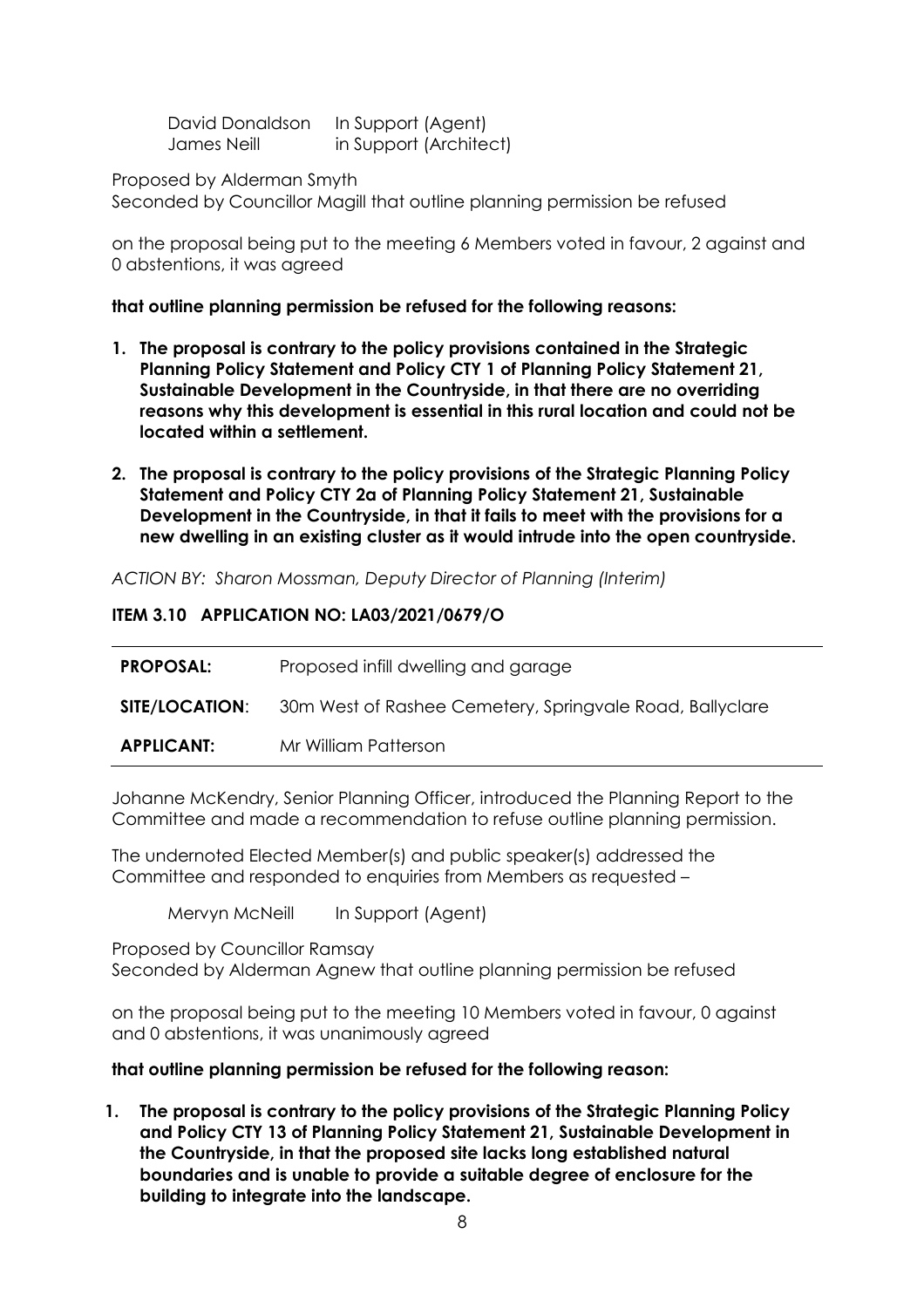*ACTION BY: Sharon Mossman, Deputy Director of Planning (Interim)*

## **ITEM 3.11 APPLICATION NO: LA03/2021/0680/O**

| <b>PROPOSAL:</b>  | Proposed infill dwelling and garage        |
|-------------------|--------------------------------------------|
| SITE/LOCATION:    | 40m East of 26 Springvale Road, Ballyclare |
| <b>APPLICANT:</b> | Mr William Patterson                       |

Johanne McKendry, Senior Planning Officer, introduced the Planning Report to the Committee and made a recommendation to refuse outline planning permission.

The undernoted public speaker addressed the Committee and responded to enquiries from Members as requested –

Mervyn McNeill In Support (Agent)

Proposed by Alderman Agnew Seconded by Councillor Ramsay that outline planning permission be refused

on the proposal being put to the meeting 10 Members voted in favour, 0 against and 0 abstentions, it was agreed

#### **that outline planning permission be refused for the following reason:**

**1. The proposal is contrary to the policy provisions of the Strategic Planning Policy and Policy CTY 13 of Planning Policy Statement 21, Sustainable Development in the Countryside, in that the proposed site lacks long established natural boundaries and is unable to provide a suitable degree of enclosure for the building to integrate into the landscape.**

*ACTION BY: Sharon Mossman, Deputy Director of Planning (Interim)*

## **ITEM 3.12 APPLICATION NO: LA03/2021/0615/O**

| <b>PROPOSAL:</b>      | Site for Infill Dwelling                                                   |
|-----------------------|----------------------------------------------------------------------------|
| <b>SITE/LOCATION:</b> | Lands 50 metres west of 36 Aughnabrack Road, Ballyutoag,<br><b>Belfast</b> |
| <b>APPLICANT:</b>     | Mr Gary Bates                                                              |

*The Chairperson reminded Members that this application had been withdrawn by Officers.*

*ACTION BY: Sharon Mossman, Deputy Director of Planning (Interim)*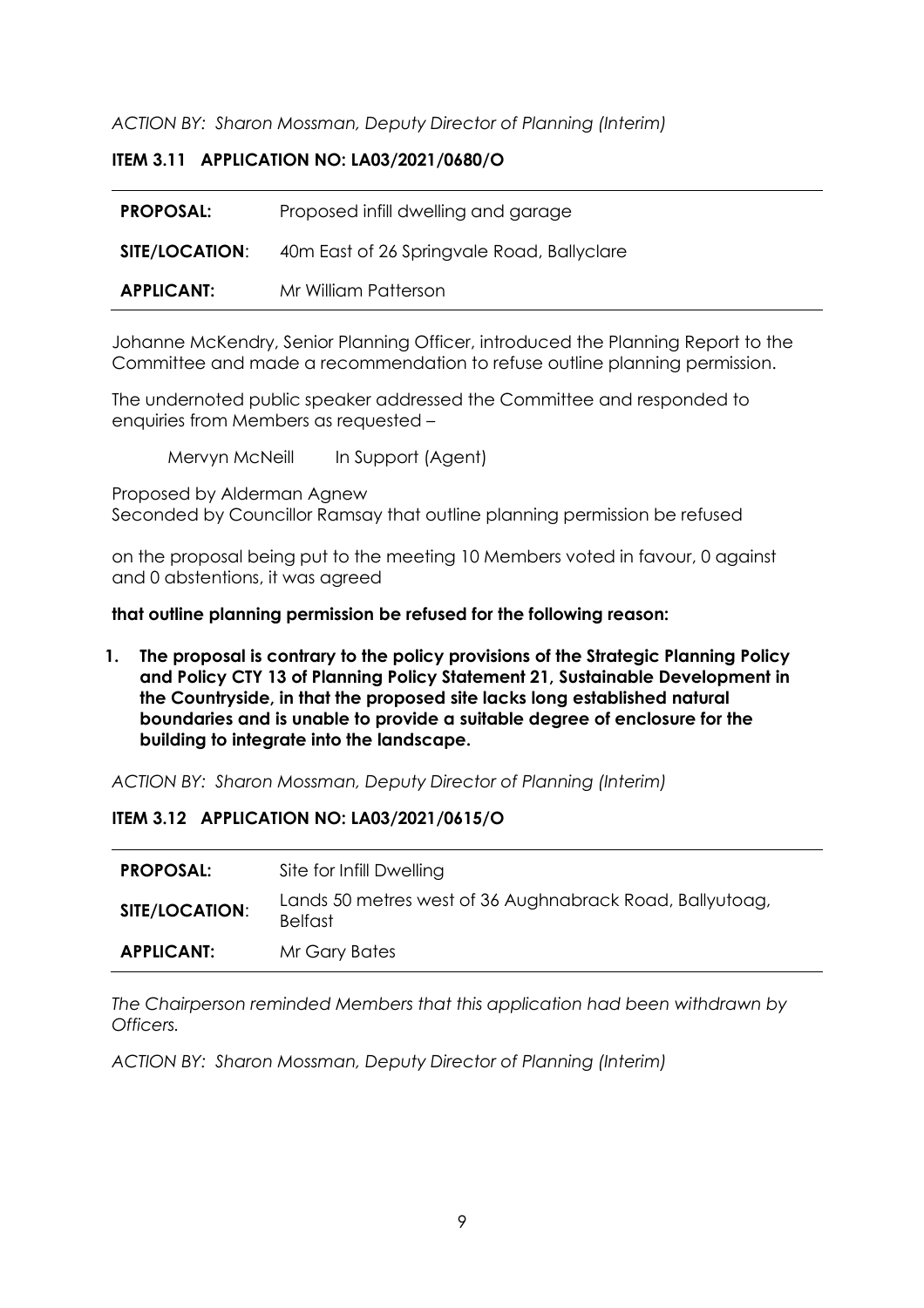# **PART TWO OTHER PLANNING MATTERS**

## **ITEM 3.13**

## **P/PLAN/1 DELEGATED PLANNING DECISIONS AND APPEALS**

A list of planning decisions issued by Officers during October 2021 under delegated powers together with information relating to planning appeals was circulated for Members information.

One appeal was heard by the Planning Appeals Commission (PAC) for the Council area during the month of October. The appeal was dismissed by the PAC in relation to LA03/2019/0609/F (PAC reference 2020/A0028) regarding the erection of 2 no semi-detached dwellings with associated access and works at lands south of no 21 Abbeyville Place and west of no 12 Cambrai Park Newtownabbey. A copy of the PAC decision and report was circulated for Members information.

Proposed by Councillor Webb Seconded by Alderman Smyth and unanimously agreed

## **that the report be noted.**

*NO ACTION*

## **ITEM 3.14**

## **P/PLAN/1 PROPOSAL OF APPLICATION NOTICES FOR MAJOR DEVELOPMENT**

Prospective applicants for all development proposals which fall into the Major development category under the 2011 Planning Act are required to give at least 12 weeks' notice to the Council that an application for planning permission is to be submitted. This is referred to as a Proposal of Application Notice (PAN). Two PANs were registered during October 2021 the details of which are set out below.

| <b>PAN Reference:</b> | LA03/2021/0949/PAN                                                                                                                                                                                                        |
|-----------------------|---------------------------------------------------------------------------------------------------------------------------------------------------------------------------------------------------------------------------|
| Proposal:             | Proposed erection of a new post-primary school, ancillary<br>accommodation and sports facilities with associated hard<br>and soft play areas, parking, landscaping, site works and<br>access arrangements from Doagh Road |
| Location:             | Lands at Three Mile Water Playing Fields Doagh Road<br>Newtownabbey BT37 9PA                                                                                                                                              |
| Applicant:            | <b>Abbey Community College</b>                                                                                                                                                                                            |
| <b>Date Received:</b> | 5 October 2021                                                                                                                                                                                                            |
| 12 week expiry:       | 28 December 2021                                                                                                                                                                                                          |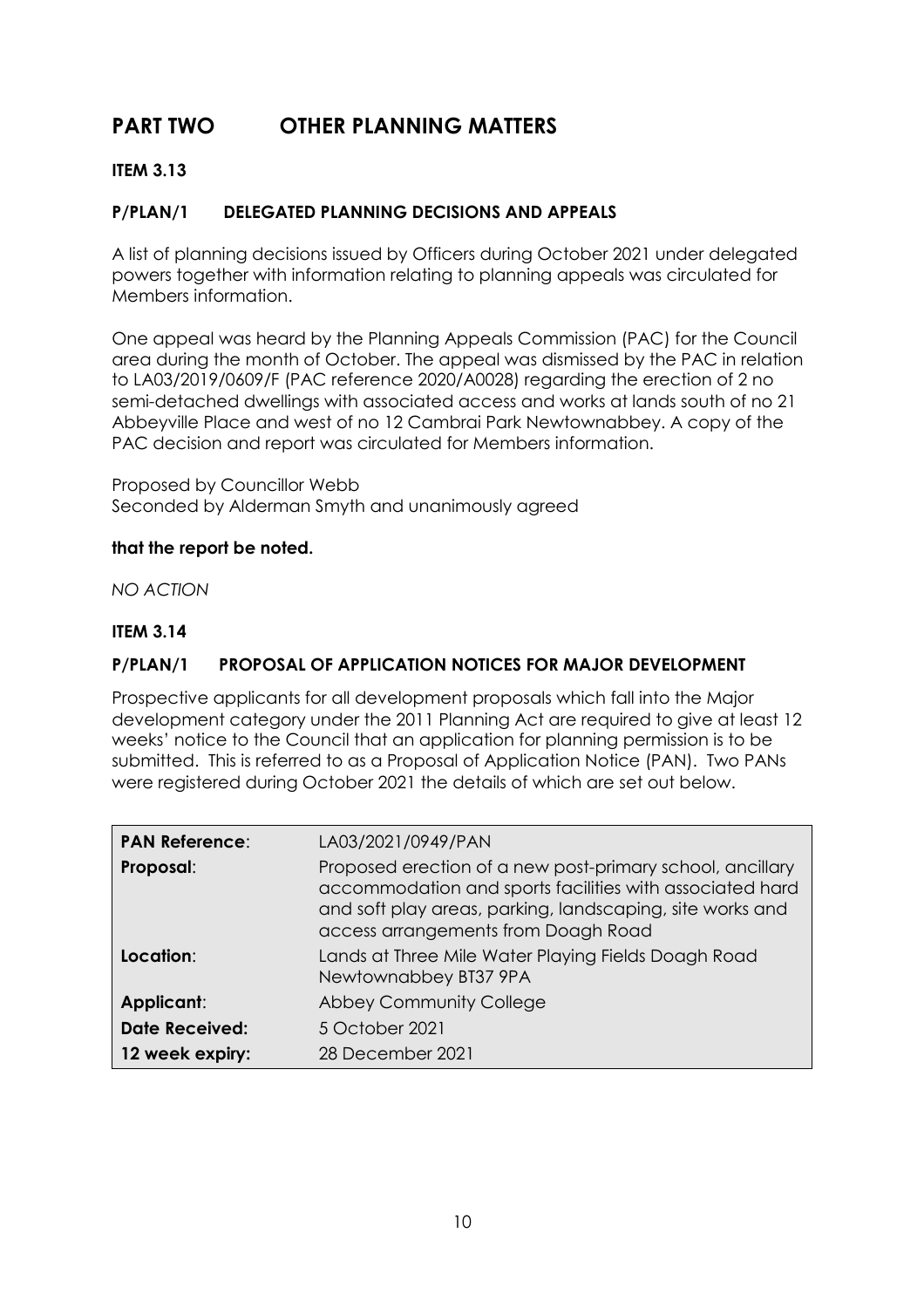| <b>PAN Reference:</b> | LA03/2021/0979/PAN                                                                                                                                                                                                                              |
|-----------------------|-------------------------------------------------------------------------------------------------------------------------------------------------------------------------------------------------------------------------------------------------|
| Proposal:             | Proposed research and development facility comprising a<br>mix of workshops, offices, meeting areas, staff facilities,<br>ancillary facilities, including an additional access point,<br>car parking, landscaping and all associated site works |
| Location:             | Land to the south east of Global Point Avenue at Global<br>Point Business Park Newtownabbey BT36 5TB                                                                                                                                            |
| Applicant:            | Schrader Electronics Ltd and JH Turkington and Sons Ltd                                                                                                                                                                                         |
| <b>Date Received:</b> | 14 October 2021                                                                                                                                                                                                                                 |
| 12 week expiry:       | 6 January 2022                                                                                                                                                                                                                                  |

Under Section 27 of the 2011 Planning Act obligations are placed on the prospective developer to consult the community in advance of submitting a Major development planning application. Where, following the 12-week period set down in statute, an application is submitted this must be accompanied by a Pre-Application Community consultation report outlining the consultation that has been undertaken regarding the application and detailing how this has influenced the proposal submitted.

As part of its response to Coronavirus, the Department for Infrastructure (DfI) introduced an amendment to subordinate legislation to temporarily remove the requirement for a public event as part of the pre application community consultation (PACC). The initial Departmental Regulations were subsequently extended and given the ongoing pandemic The Planning (Development Management) (Temporary Modifications) (Coronavirus) (Amendment No.2) Regulations (Northern Ireland) 2021which came into effect on 1 October 2021, have temporarily amended The Planning (Development Management) Regulations (Northern Ireland) 2015 and therefore the temporary relaxation of pre-application community consultation requirements during Coronavirus emergency period now apply until 31 March 2022. As with the previous Regulations applicants will still need to comply with other requirements to ensure communities are aware of and can input to major development proposals for their areas. However, this temporary change will allow major planning applications to continue to be submitted during the COVID-19 outbreak.

Guidance issued by the Department indicates that specific detail should be included in the PAN application indicating what consultation methods the prospective applicant is proposing to ensure that the local community is able to access, and comment on, information about a proposed development, despite the absence of a PACC public event.

Proposed by Councillor Webb Seconded by Alderman Smyth and unanimously agreed

#### **that the report be noted.**

*NO ACTION*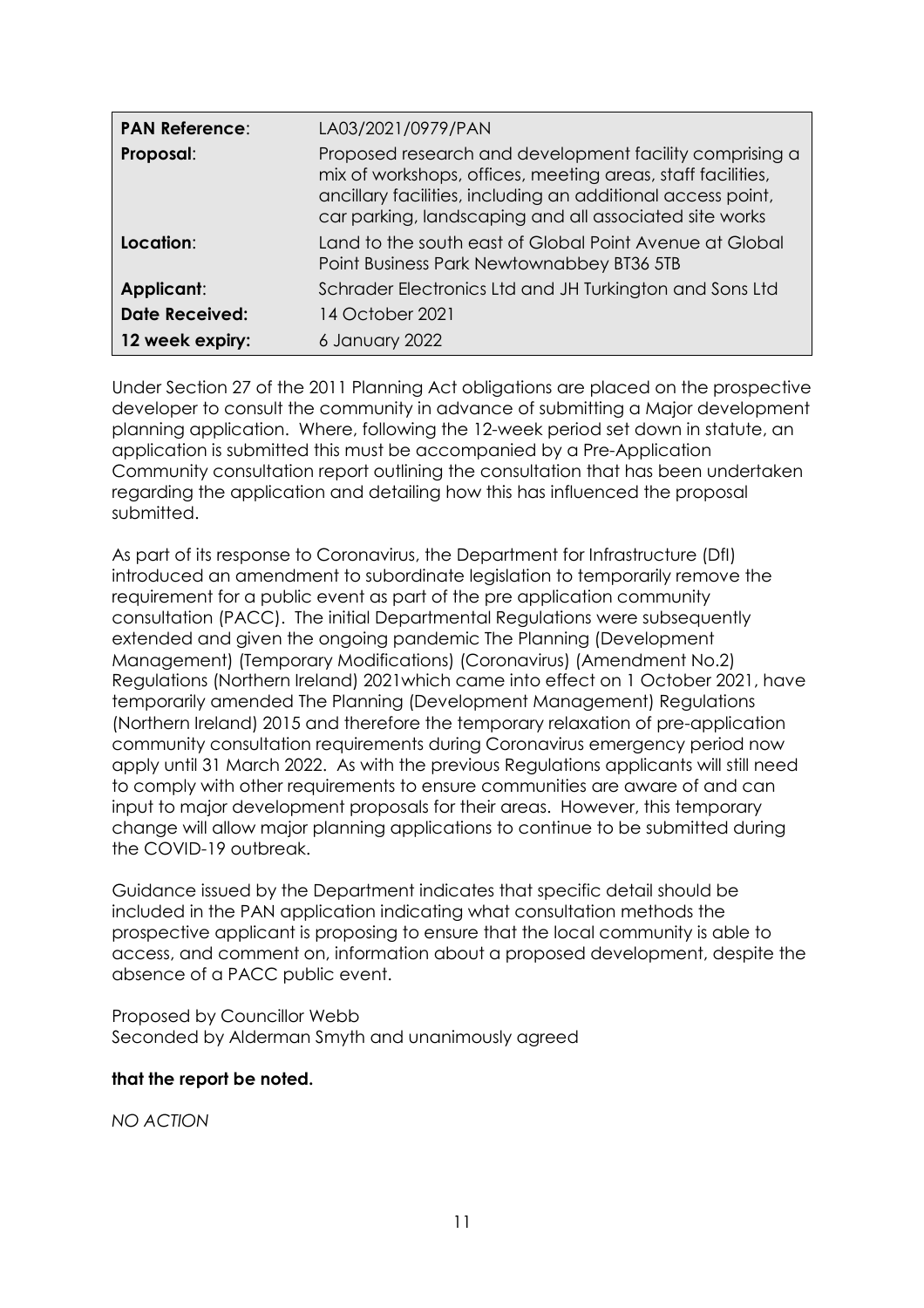## **ITEM 3.15**

#### **P/FP/LDP/103 DEPARTMENT FOR COMMUNITIES (HISTORIC ENVIRONMENT DIVISION): PUBLICATION, INFORMATION GUIDE FOR LOCAL COUNCILS: LISTED BUILDINGS (SEPTEMBER 2021)**

Members were advised that the Department for Communities (DfC) Historic Environment Division (HED) recently published a new document 'Information Guide for Local Councils: Listed Buildings' (September 2021) specifically for local Councils to explain the listing process.

Members were reminded that DfC, HED has a statutory duty to protect buildings through 'listing'. 'Listed Buildings' are those man-made objects and structures designated as being of 'special architectural or historic interest' under Section 80 of the Planning Act (NI) 2011. The legislation provides the overall test for assessing buildings for listing and states that: 'The Department:

- a) shall compile a list of building of special architectural or interest, and
- b) may amend any list so compiled'.

Members were aware that DfC, HED has a statutory duty to consult with Antrim and Newtownabbey Borough Council and the Historic Buildings Council should they wish to include or remove a building on that list within the Council area.

This publication is intended to help local Councils understand the listing process i.e. the process that DfC carries out in protecting buildings of special architectural or historic interest. It explains why and how buildings are listed against the Criteria for Listing, as well as explaining the objection process. It further outlines the process for making changes to buildings once listed.

A copy of the publication was circulated for information.

Proposed by Councillor Webb Seconded by Alderman Smyth and unanimously agreed

#### **that the report be noted.**

*NO ACTION*

#### **ITEM 3.16**

## **P/PLAN/082 DFI LETTER – SECTION 54 REQUEST FOR PLANNING PERMISSION LA03/2017/0301/F – ENVIRONMENTAL STATEMENT REQUIRED**

The Department for Infrastructure has sent the Council a copy of a letter (circulated) and determination (circulated) issued to the agent for the Lough Neagh Sand Traders regarding a Section 54 of the Planning Act (Northern Ireland) 2011 to carry out development without compliance with two planning conditions. The request relates to the previously approved Regionally Significant application for the extraction, transport and working of sand and gravel from Lough Neagh within the Mid Ulster District Council, Antrim and Newtownabbey Borough Council, Armagh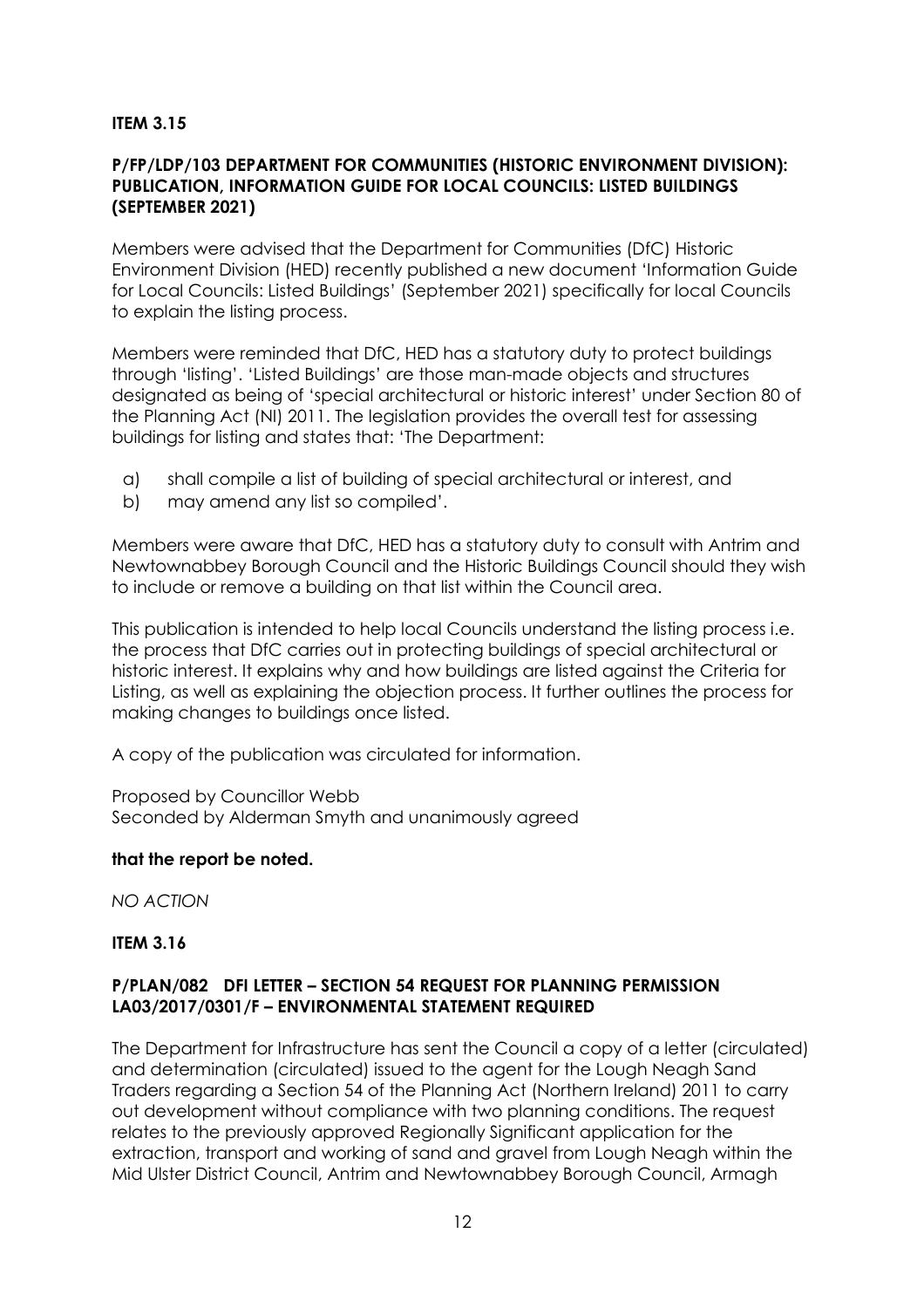Banbridge and Craigavon Borough Council and Lisburn and Castlereagh City Council Areas.

The Department has determined that such a request will require the submission of an Environmental Statement (either the original updated by way of an addendum or a revised Environmental Statement to be submitted).

Proposed by Councillor Webb Seconded by Alderman Smyth and unanimously agreed

#### **that the report be noted.**

*NO ACTION*

**ITEM 3.17**

#### **P/FP/LDP/62 PLANNING APPEALS COMMISSION, INDEPENDENT EXAMINATION, LISBURN & CASTLEREAGH CITY COUNCIL, LOCAL DEVELOPMENT PLAN: DRAFT PLAN STRATEGY**

Members were advised that the Planning Appeals Commission (PAC) corresponded with the Council on 26 October 2021 to advise that the Department for Infrastructure (DfI) has appointed the PAC to conduct an Independent Examination (IE) of the Lisburn & Castlereagh City Council's (LCCC) Local Development Plan, Draft Plan Strategy and that a Commissioner has now been appointed to lead this examination process – copy circulated.

Whilst the PAC has not confirmed the date(s) for IE, LCCC is the fourth council in Northern Ireland to submit a Local Development Plan, Draft Plan Strategy to DfI to cause an IE, following Belfast City Council, Fermanagh and Omagh and Antrim and Newtownabbey Borough Council.

Members were also advised that the PAC has issued its report on Belfast City Council's Independent Examination to the Department for Infrastructure. The report remains under consideration by the Department and its findings have not been made available to the public.

Proposed by Councillor Webb Seconded by Alderman Smyth and unanimously agreed

#### **that the report be noted.**

*NO ACTION*

#### **PROPOSAL TO PROCEED 'IN CONFIDENCE'**

Proposed by Councillor Magill Seconded by Alderman Smyth and unanimously agreed that

#### **the following Committee business be taken In Confidence.**

**The Chairperson advised that the livestream and audio recording would now cease.**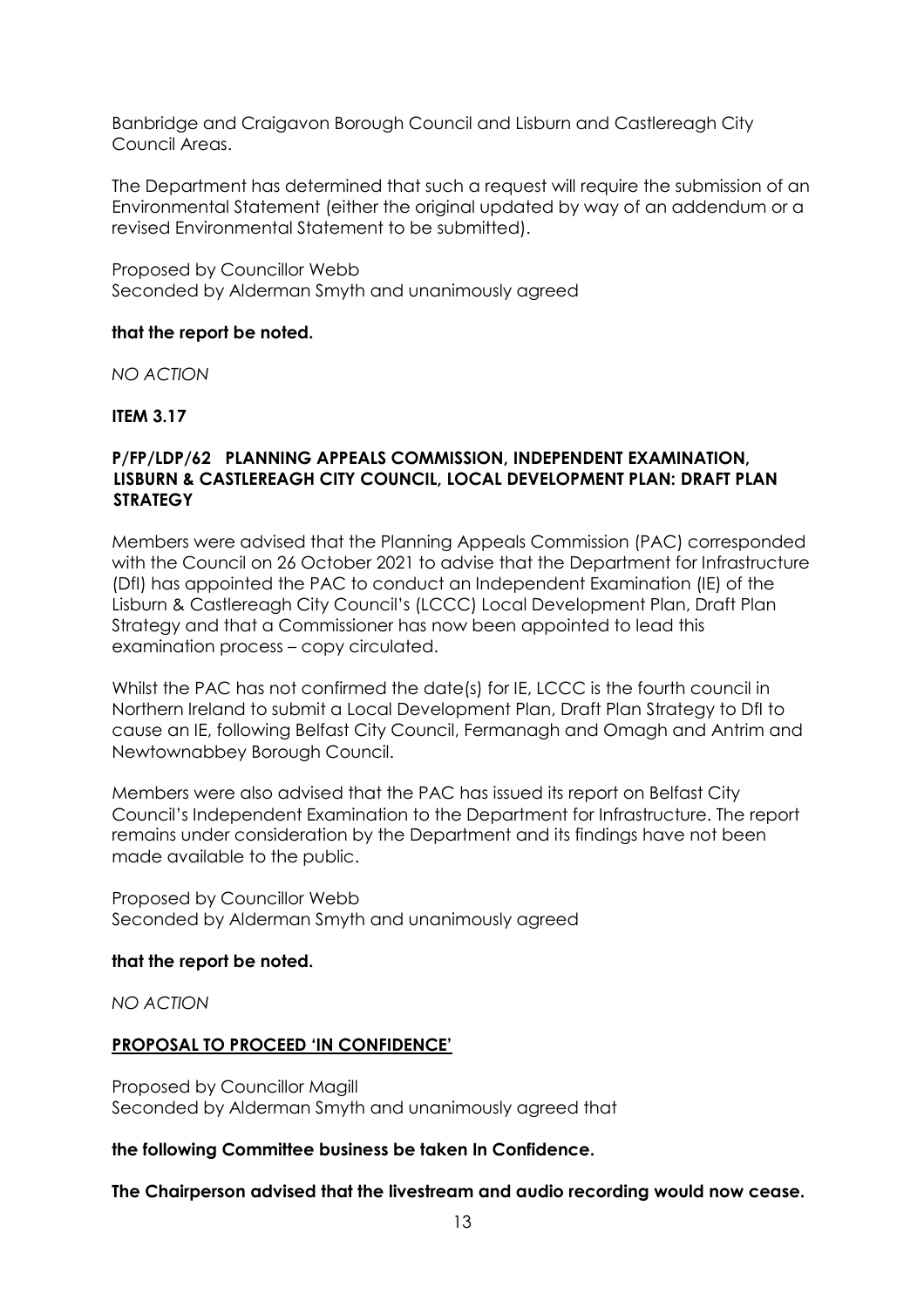# **PART TWO - OTHER PLANNING MATTERS - IN CONFIDENCE**

**ITEM 3.18**

## **G-LEG-328 JUDICIAL REVIEW CASE OF HARTLANDS (NI) LTD V DERRY CITY AND STRABANE DISTRICT COUNCIL - IN CONFIDENCE**